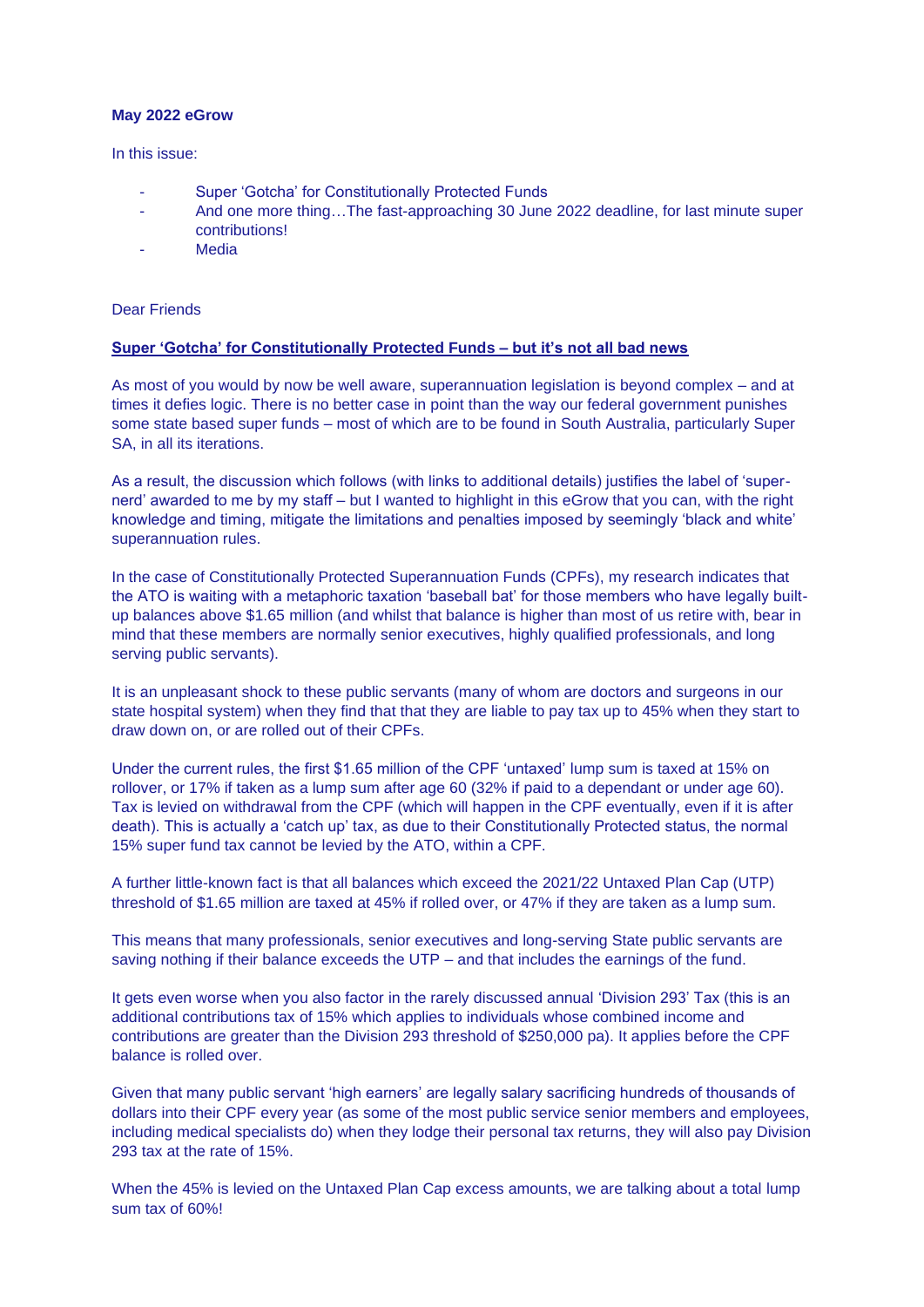After the election dust has settled, I intend to write to the Federal Treasurer and the South Australian premier about what, in my view, constitutes the inequitable tax treatment of CPFs.

In the meantime, there are steps which can be taken to ensure that the situations outlined above are the exception. A significant number of my clients have benefited from timely strategies, particularly over the last 12 months; details of two most recent examples are included as case studies in my latest Media Release on this topic which you can read [here.](https://www.marinisgroup.com.au/assets/Media%20PDFs/Media_Release_No_141_-_2022_05_20_-_Super_%e2%80%98Gotcha%e2%80%99_for_Constitutionally_Protected_Funds.pdf)

And – if you would like to know more about CPFs, please refer to a previous Media Release [here.](https://www.marinisgroup.com.au/assets/2009_12_01_-_MR_35_-_Unique_Super_Opportunity_for_Public_Servants.pdf)

## **And one more thing – it's that time of year again**

The years seem to be flying by, faster and faster, every year. The fast-approaching 30 June 2022 deadline is, of course, the end of the current financial period.

As a cut-off point for last minute superannuation contributions, this date is misleading. If you are looking at your finances and realise that you can top up your superannuation (a really wise thing to do) the real 'due date' – if you want to ensure that you don't miss the boat – is more like 20 June. Realistically, this is due to the need to allow appropriate time for processing, and there is a very real risk that last minute superannuation contributions may not be accepted beyond this date.

There are two opportunities for your superannuation contributions within a financial year; one is to make sure that you have made tax-deductible Concessional Contributions (CCs) at the indexed maximum level of \$27,500 – **remember, this amount is inclusive of your employer's Superannuation Guarantee contributions.**

The other option is to make a Non-Concessional Contribution (NCC) of up to \$110,000 with after tax dollars. If you meet all the necessary criteria, you can also bring forward up to 3 years' NCCs, with the result that you could contribute up to \$3300,000 to super this financial year.

## **Media:**

If you would like to see my latest contributions to the wealth creation and retirement savings discussion in the Australian media, please click [here.](https://www.marinisgroup.com.au/media/2022/)

As always, if I or any of my team can be of assistance to you, please don't hesitate to contact us on (08) 8130 5130 or email [admin@marinisgroup.com.au.](mailto:admin@marinisgroup.com.au)

Yours sincerely

**Theo Marinis B.A., B.Ec., CPA., FPA® Financial Strategist Authorised Representative**



**GROW @ Marinis**



Financial Strategies (SA) Pty Ltd **| ABN** 54 083 005 930 Trading as **Marinis Financial Group |** Australian Financial Services Licence No: 326403